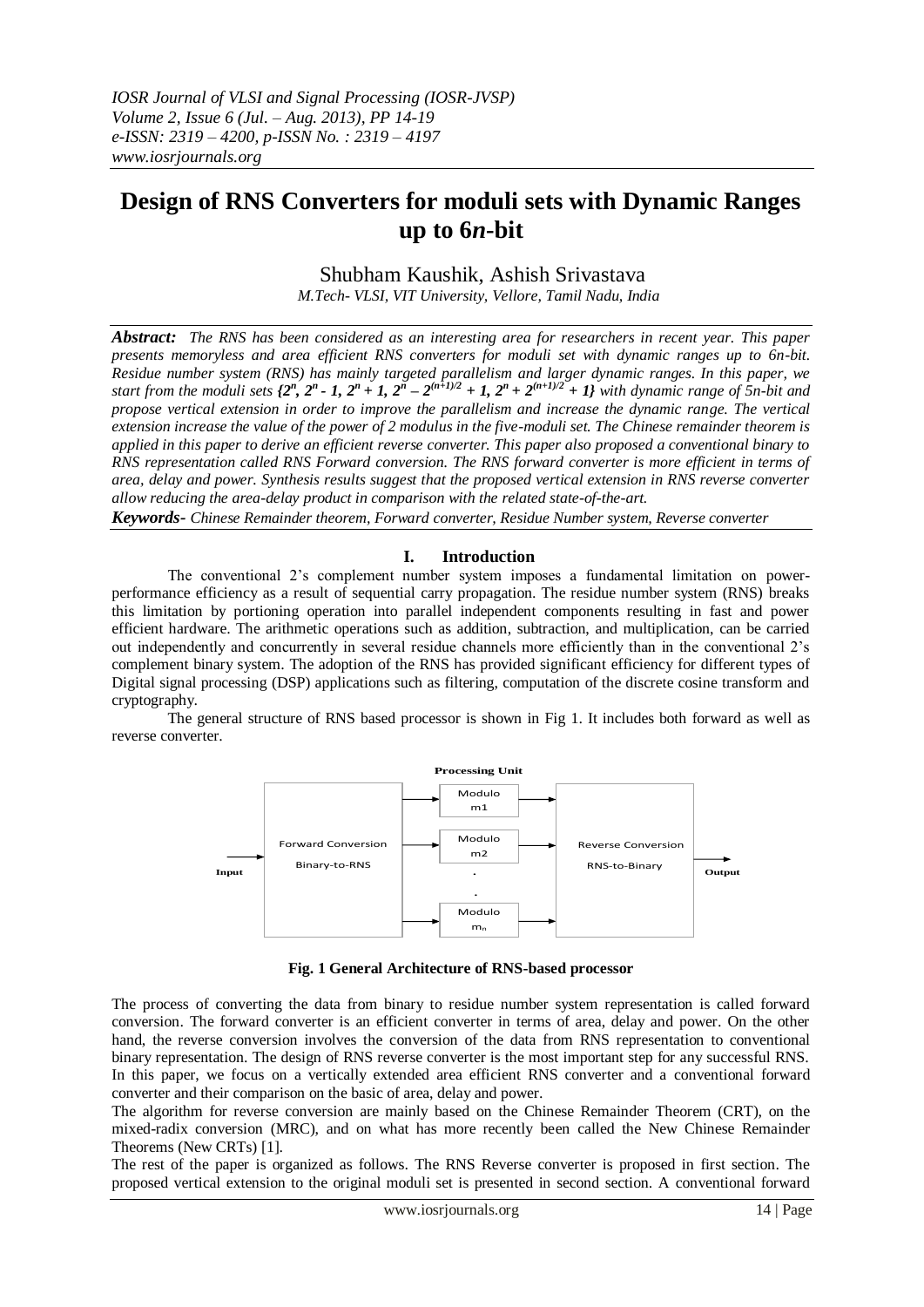converter for binary to RNS representation in third section. The proposed reverse converters compared with the related state-of –the-art in the fourth section. The physical design using SOC Encounter in fifth section. Finally, the conclusions are presented in sixth section

# **II. RNS Reverse Converter**

Reverse conversion from RNS to binary representation is based on either Chinese Remainder theorem (CRT) or Mixed Radix Conversion method. The MRC is a sequential approach while CRT can be implemented in parallel. In this paper, Chinese remainder theorem is proposed to represent RNS to binary conversion. The mathematical representation of the CRT is given in the section 3.

## **1.2 Selection of moduli set**

The choice of the moduli set is of key importance in order to obtain balanced moduli sets that exploit parallelism for the Dynamic Ranges (DR) required by the application [1]. The design of reverse converters for these moduli sets is a fundamental issue, because it is a complex and slow operation that has to combine the values of all the residues in order to achieve the equivalent binary representation of the number.

Moduli sets that have been proposed to setup RNS can be classified according to the number of residues and their Dynamic Ranges (DR). Most of the converters for DR around 3n-bit employ moduli of the forms  $2^n$ ,  $2^n + 1$ and  $2<sup>n</sup> - 1$ . There are some applications such as cryptography, for which the level of parallelism and the DR provided by the three-moduli set are not enough. For those cases, sets with one additional modulus and larger DR have been proposed, as for example the four-moduli sets with a DR of about 4n-bit:  $\{2^n, 2^n - 1, 2^n + 1, 2^{n+1} + \cdots\}$ 1} [2],  $\{2^n, 2^n-1, 2^n+1, 2^{n+1}-1\}$  [2].

Proposals for DR of 5n-bit can also be found, some of them vertical extensions of the three moduli sets  $\{2^n, 2^n +$ 1, and  $2^{n} - 1$  [2], and four-moduli sets  $\{2^{n}, 2^{n} - 1, 2^{n} + 1, 2^{n+1} + 1\}$  [2],  $\{2^{n}, 2^{n} - 1, 2^{n} + 1, 2^{n+1} - 1\}$  [1]. In the same direction, of further exploring the vertical extension, the 6n-bit DR moduli sets were recently proposed. In this paper, moduli sets with DR up to 6n-bit is proposed by vertically extending the original moduli set, which is an uncovered task in the related state of the art.



**Fig. 2 General architecture of reverse converter** 

## **III. Vertical Extension of the Five-Moduli Set**

Vertical extension for moduli sets has been proposed to increase the dynamic range of the given moduli sets. The vertical extension increases the value of  $2<sup>n</sup>$  modulus by adding some positive integer β in the five moduli set [1]. In order to have a more balanced computation performance and area cost, the value of the exponent of the power of two modulus can be increased by adding an integer positive parameter to it, leading to the five moduli set  $\{2^{n+\beta}, 2^n-1, 2^n+1, 2^n-2^{(n+1)/2}+1, 2^n+2^{(n+1)/2}+1\}$ , with n an odd integer and  $n\geq 5$ .

To show that this moduli set is composed of co-prime numbers, we only have to show that the modulus 2<sup>n+β</sup> is co-prime with the remaining moduli. This makes the moduli set balanced and leads to simple multiplicative inverses. Naturally, we can apply both the vertical and horizontal extensions, leading to the sixmoduli sets. The horizontal extensions of the moduli sets lead to more balanced moduli sets, but the introduction of an additional modulus in the set implies more complex reverse converters. This paper proposed the concept of vertical extension only.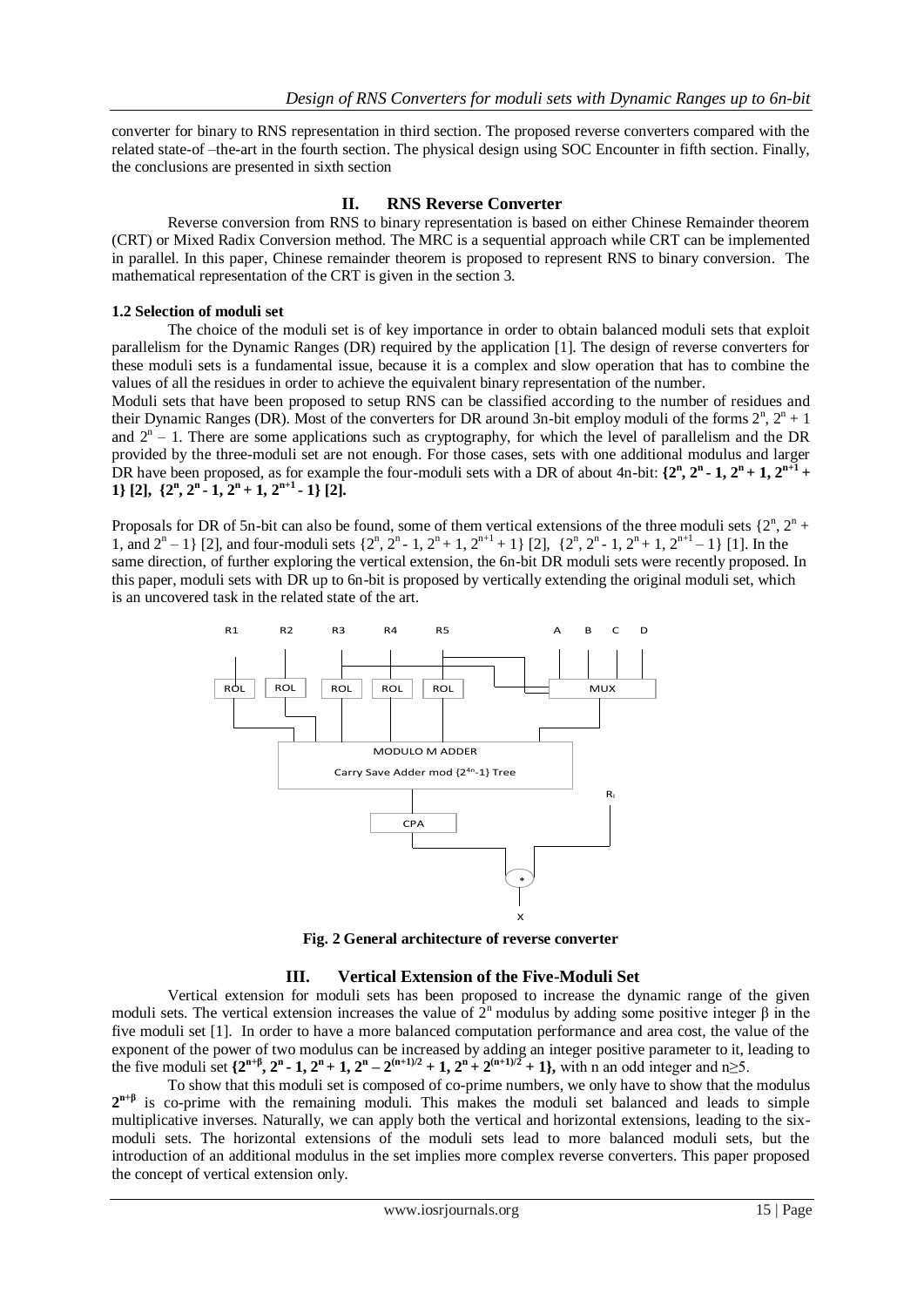## **3.1 Proposed Reverse Conversion with Vertical Extension**

The extension of the power of two modulus herein proposed adds a parameter  $\beta$  to the exponent, leading to the five moduli set  $\{2^{n+\beta}, 2^n-1, 2^n+1, 2^n-2^{(n+1)/2}+1, 2^n+2^{(n+1)/2}+1\}$ , with 'n' an odd integer and n≥5. The proposed architecture for the vertically extended five moduli set is shown in Fig 3 [1].

To simplify the presentation of the methods and the description of the architectures herein proposed we adopt the notation followed in [1].

- For an n-bit array of a generic values  $\alpha_i$  bits are referred from the Most Significant Bit (MSB) to the Least Significant Bit (LSB) as  $\alpha_{i(n-1), \ldots, n} \alpha_{i0}$ .
- R<sub>i</sub> denote the residue for m<sub>i</sub>, for which the n-bit array representation is  $r_{i(n-1), \ldots, n}$  i<sub>0</sub>.

• The symbol  $\parallel$  operates the concatenation of the binary representation of two numbers.

With the dynamic range equal to the product of the moduli for the defined set M,  $m_i^{\hat{}}$  representing the multiplicative inverse of m<sub>i</sub> with respect to the modulus, which are required to decode the RNS representation into binary by using Chinese Remainder theorem (CRT) [1].

The binary representation of the residue numbers is denoted by symbol X, which is mathematically represented as

$$
X = \left. \left. \left. \left| \ \Sigma \ m_i^{^{\wedge}} \right| \ m_i^{^{\wedge} -1} \right| R_i \ \right| \ M
$$

It is important to emphasize that the multiplicative inverses consist of a single term for the particular case  $\beta = 0$ , which simplifies the computation of  $X/2^n$  and leads to the simple architecture presented in [1]. Each multiplicative inverse contains only one term, hence the architecture will have the same level of complexity as the one presented in [1].



**Fig. 4 Proposed RNS reverse converter with vertical extension**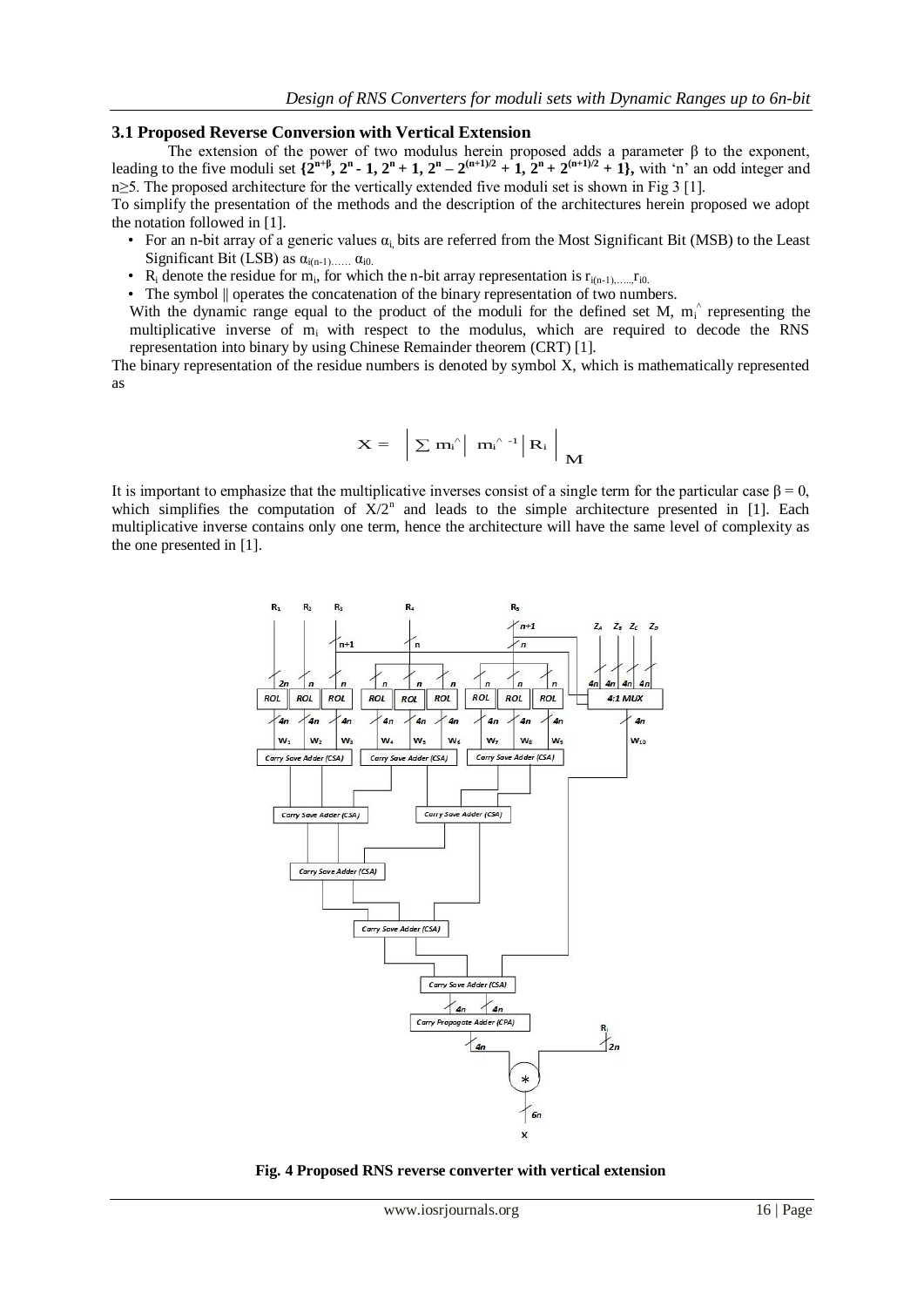# **IV. RNS Forward Conversion**

The forward conversion stage is of paramount importance as it is considered as an overhead in the overall RNS. Choosing the most appropriate scheme depends heavily on the used moduli set. Forward converters are usually classified based on the used moduli into two categories. The first category includes forward converters based on arbitrary moduli-sets. These converters are usually built using look-up tables. The second category includes forward converters based on special moduli-sets. The use of special moduli-sets simplifies the forward conversion algorithms and architectures. The special moduli-set converters are usually realized using pure combinational logic.

We present here some of the available architectures for forward conversion from binary to RNS representation. First, we present forward converters based on arbitrary moduli-sets. Then, we present forward conversion based on the special moduli-set  $\{2^n - 1, 2^n, 2^n + 1\}$  [5]. We show how the complexity of the overall design is minimized which reduces the overhead introduced by the forward converter. Finally, we provide an architecture for implementing the modulo addition that are used in the realization of all forward converters.

A typical architecture for the implementation of a forward converter from binary to RNS representation for the special moduli-set  $\{2^{n} - 1, 2^{n}, 2^{n} + 1\}$  is shown in Fig. 5 The design of modulo adders is briefly described in the next section. The modulo adder shown in the above Fig.4 is the basic arithmetic unit in RNS operation and converters. Therefore, the performance the modulo adder is very important for the conventional binary to RNS representation.

The modulo adder is one of the basic arithmetic units in RNS operations and converters. The performance of the modulo adder is very critical in the design of forward converters from binary to RNS representation. It is a conventional binary adder that can have different forms such as ripple-carry adder (RCA), carry save adder (CSA). In this paper we used carry save adder to perform modulo operation.



**Fig. 5 Proposed RNS forward converter**

## **V. Results and Comparison**

The Architectures of the proposed RNS converters are modelled using Verilog HDL and simulation and synthesis is done using the Cadence NCLaunch and RTL compiler tools respectively.

The Synthesis results for the proposed reverse converter are obtained using the 45nm tsmc standard cell library. The obtained results and comparison with the related state-of-the-art are depicted in Table1, showing the obtained area, delay, and power consumption for the achieved dynamic ranges such as 5n-bit and 6n-bit.

The Synthesis results suggest that the proposed vertical extensions allow reducing the area-delay-product up to 4.67 times in comparison with the related state-of-the-art.The Synthesis results for the proposed conventional RNS forward converter for 45nm Tsmc standard cell library are depicted in Table2, showing the obtained area, delay, and power in comparison of RNS reverse converter.

The Synthesis Results suggest that the conventional binary to RNS representation is more area, delay and power efficient than the complex RNS reverse conversion. The proposed Forward converter is allowed to reduce the area-delay product up to 2 times in comparison of proposed reverse converter.

The final chip layout with the specifications of area, density and cells is shown in Fig. 6. The timing reports shown in Table 3 suggest that there is no setup and hold time violations in the design after the detailed placement and routing.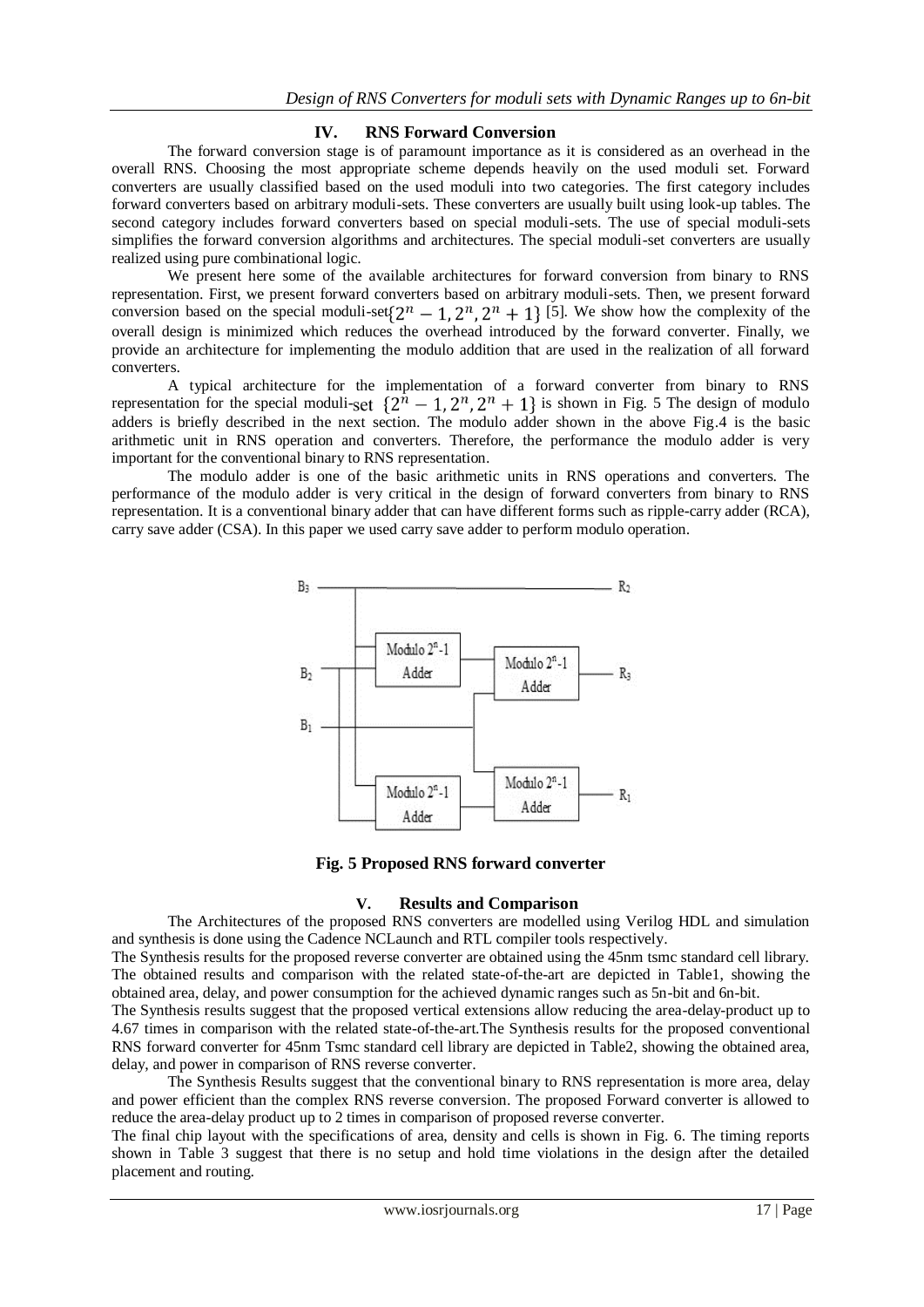# *Design of RNS Converters for moduli sets with Dynamic Ranges up to 6n-bit*

| <b>Table1</b>        |                       |                            |  |  |
|----------------------|-----------------------|----------------------------|--|--|
| Constraints          | Reverse converter [2] | Proposed Reverse Converter |  |  |
| Area $(\text{um}^2)$ | 2253                  | 648                        |  |  |
| Delay $(ns)$         | 2.099                 | 1.565                      |  |  |
| Power $(nW)$         | 0.261                 | 0.0518                     |  |  |
| Area-delay product   | 4729.047              | 1014.12                    |  |  |
| Power-Delay product  | 0.547                 | 0.081                      |  |  |

|                      | Table2                     |                            |
|----------------------|----------------------------|----------------------------|
| Constraints          | Proposed Reverse Converter | Proposed Forward Converter |
| Area $(\text{um}^2)$ | 648                        | 635                        |
| Delay $(ns)$         | 1.565                      | 0.889                      |
| Power nW)            | 0.0518                     | 0.048                      |
| Area-Delay Product   | 1014.12                    | 564.515                    |
| Power-Delay Product  | 0.081                      | 0.042                      |

**Table 3**

| Setup mode             | ALL   | In2Out |
|------------------------|-------|--------|
| <b>WNS</b>             | 0.017 | 0.017  |
| <b>TNS</b>             | 0.000 | 0.000  |
| <b>Violating Paths</b> | υ     | U      |
| All Paths              | 20    | 20     |

Sp



| <b>JUINGUURO UL UIG URIU.</b> |                            |
|-------------------------------|----------------------------|
| <b>Total Area:</b>            | 21326.261 um <sup>^2</sup> |
| Chip density:                 | 37,762 %                   |
| Standard Cells: 551           |                            |
| <b>Total Nets:</b>            | 618                        |
|                               |                            |

ifications of the Chini

# **Fig. 6 Chip Layout**

## **VI. Conclusion**

In this paper two different approaches for residue number system (RNS) representation were proposed. First, a reverse converter for RNS to conventional binary representation. In this approach a balanced five moduli set is vertically extended to improve the parallelism and dynamic range of the design.

Synthesis results suggest that the proposed vertical extension allows improving the conversion efficiency or area-delay product by up to 4.67 times. Secondly, a conventional forward converter was proposed for binary to RNS representation. Synthesis results also suggest that the conventional binary to RNS representation is more area, delay and power efficient than the complex RNS reverse conversion. Simulation and synthesis of the design is done successfully using the Cadence NCLaunch and RTL compiler respectively.

Placement and routing of the design is done at 45nmTsmc technology library. The timing reports at each and every step of design are observed and if any violations occurred they are removed using optimization technique. The density of the layout after detailed routing is finally reported as 100%.

#### **References**

- [1] Hector Pettenghi and Leonel Sousa. "RNS Reverse Converters for Moduli Sets with Dynamic Ranges up to *(8n+1)."*Member, IEEE, Ricardo Chaves, Member, IEEE, Senior v Member, IEEE
- [2] A. Hiasat, "VLSI implementation of new arithmetic residue to binary decoders," *IEEE Trans. Very Large Scale Integr. (VLSI) Syst.*, vol. 13, no. 1, pp. 153–158, Jan. 2005.